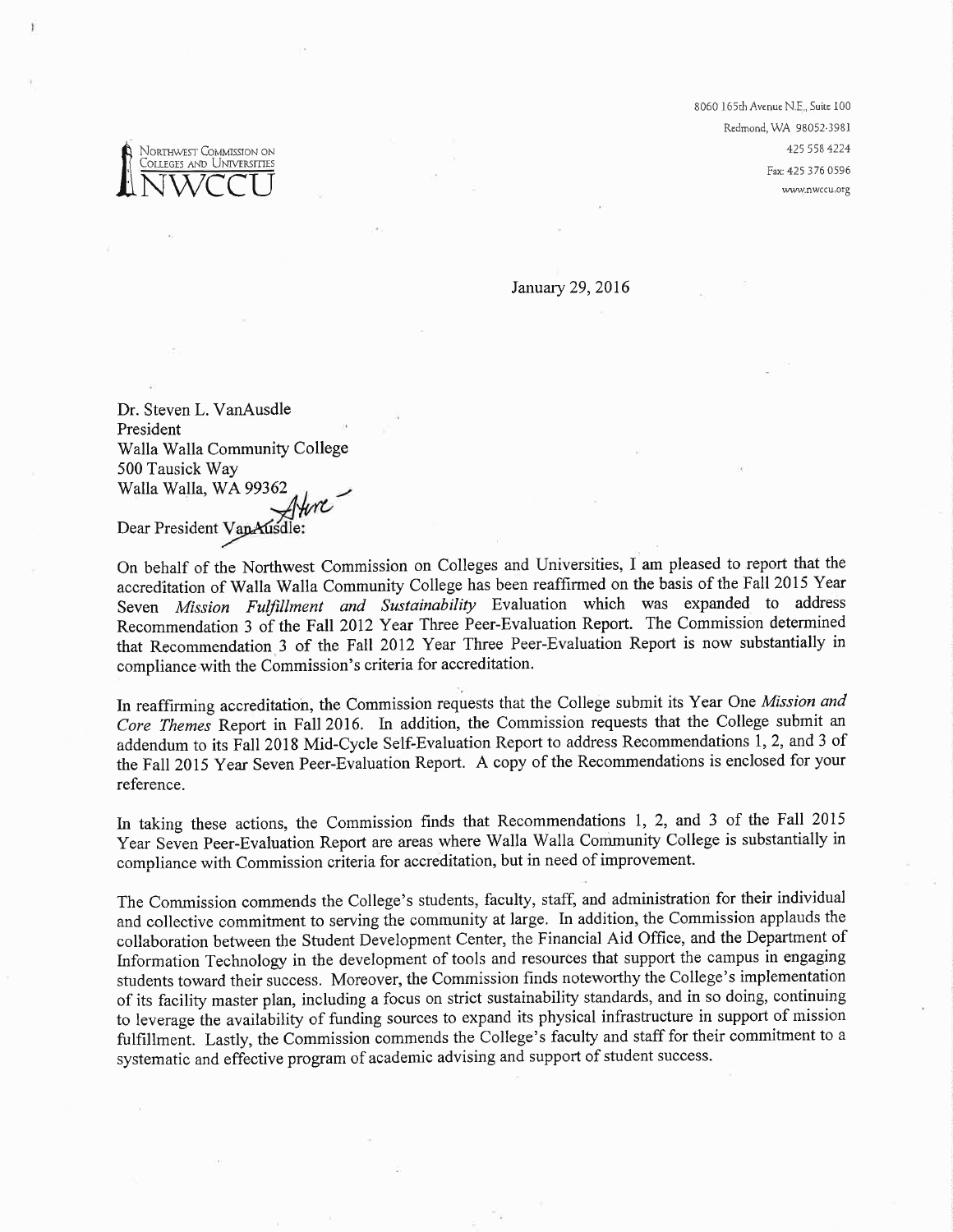President Steven L. VanAudle January 29,2016 Page Two

If you have any questions, please do not hesitate to contact me.

Best wishes for a peaceful and fulfilling New Year.

Sincerely,  $\bigcup_{m \neq n}^{\infty}$ 

Sandra E. Elman President

SEE:rb

## Enclosure: Recommendations

cc: Dr. Marleen Ramsey, Vice President of Instruction, Chief Instructional Officer Mr. Miguel Sanchez, Board Chair

Mr. Gene Sharratt, Executive Director, Washington Student Achievement Council